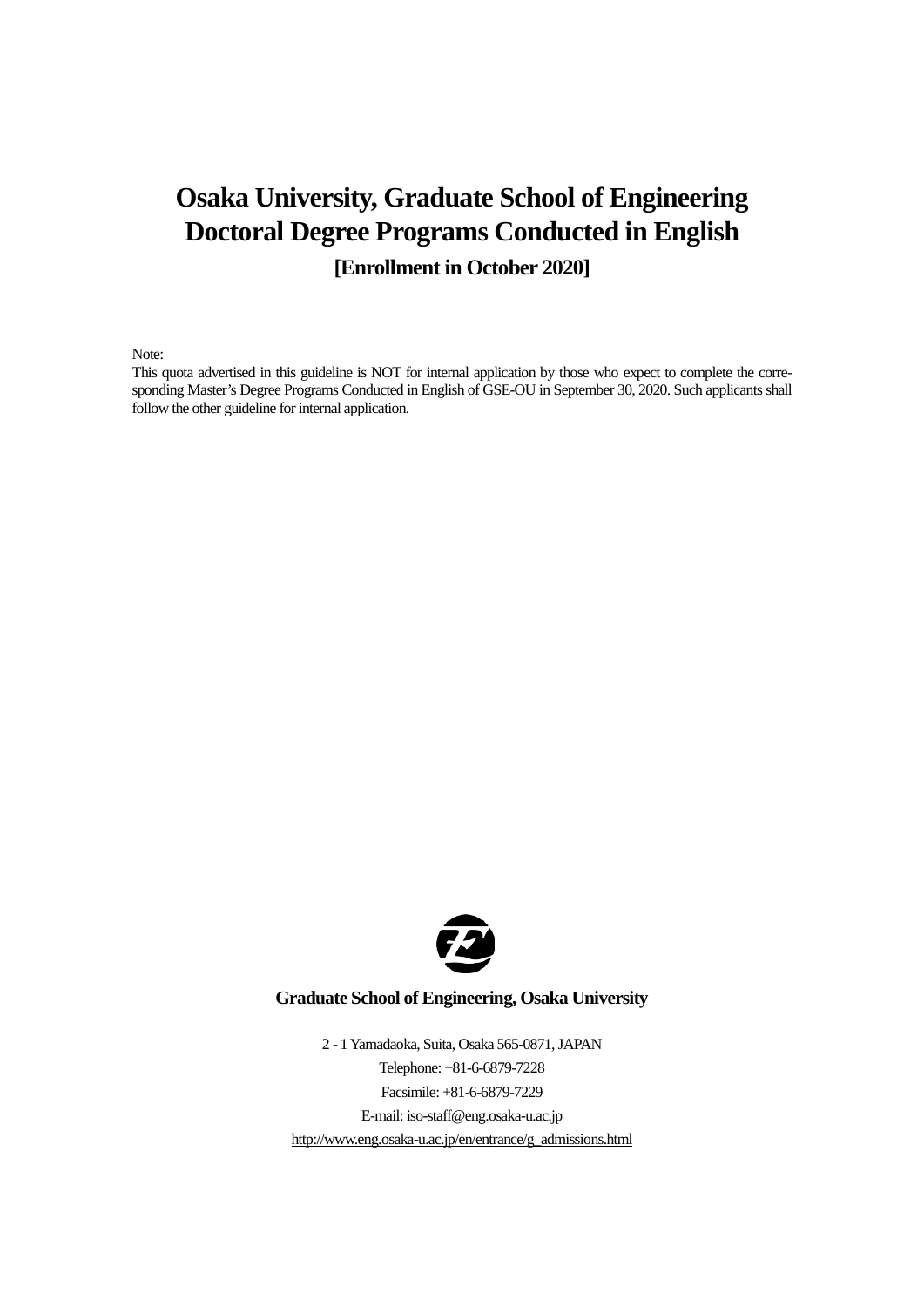## **Contents**

| <b>Program Descriptions</b>         |  |
|-------------------------------------|--|
|                                     |  |
|                                     |  |
|                                     |  |
|                                     |  |
|                                     |  |
| Procedures and General Descriptions |  |
|                                     |  |
|                                     |  |
|                                     |  |
|                                     |  |
|                                     |  |
|                                     |  |
|                                     |  |
|                                     |  |
|                                     |  |
|                                     |  |
|                                     |  |
|                                     |  |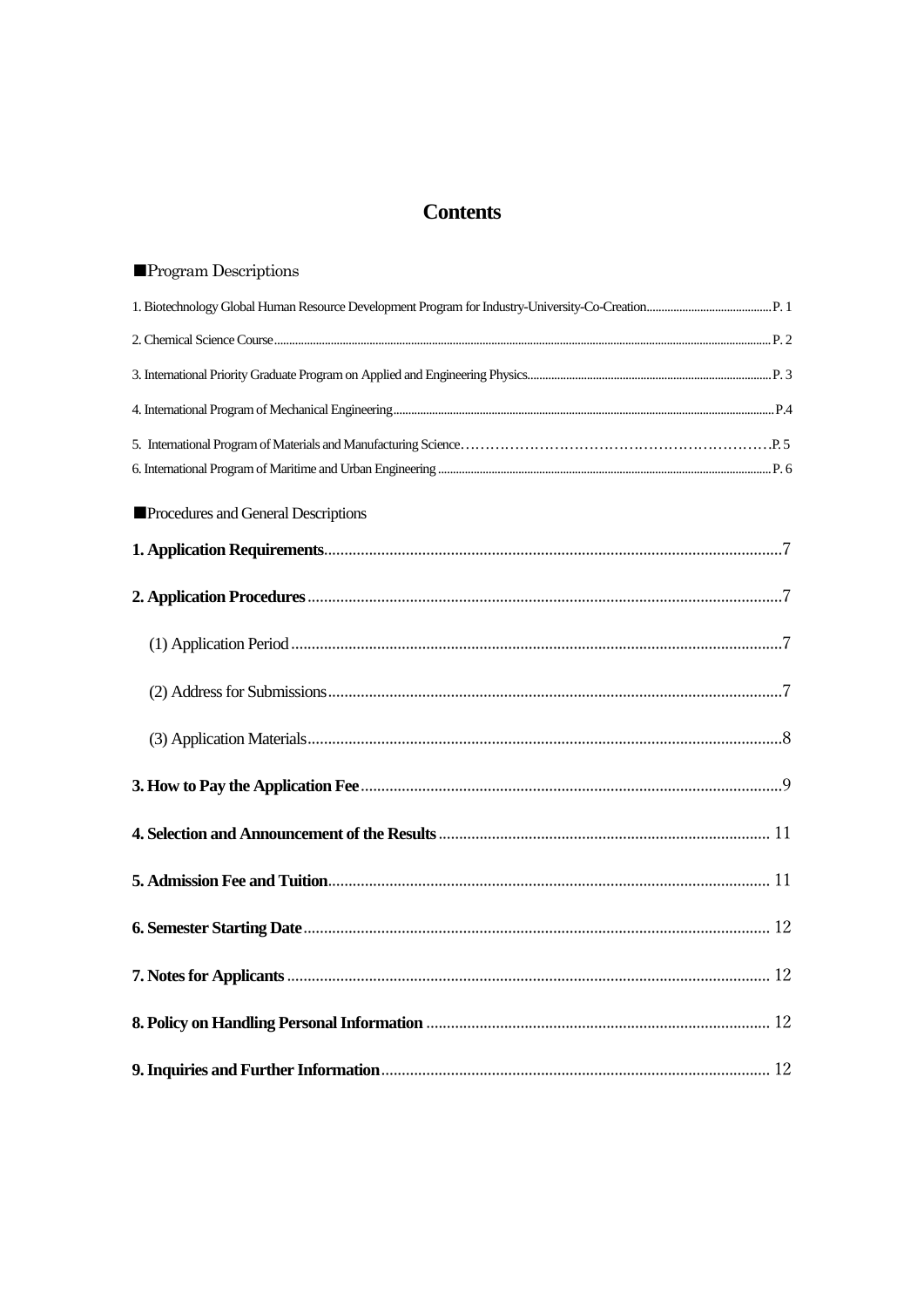## **Biotechnology Global Human Resource Development Program for Industry-University-Co-Creation**

#### **1. Program Summary**

 The aim of this program is to expose young scientists to state-of-the-art research techniques and in-depth knowledge of advanced biotechnology, chemistry, physics and bioengineering, so that they may harness the potential of biotechnology applicable to Japanese industries as well as academia.

### **2. Requirements for the Completion of the Course and Obtaining the Degree**

- (1) Requirements for completion of the course: completion of Seminar on Frontier Research Proposal to acquire two compulsory credits; completion of Courses of Frontier Biotechnology Exercises and Frontier Biotechnology Seminars to acquire a minimum of four credits; completion of Special Research; N3 level of the Japanese Language Proficiency Test is required; successful defense of doctoral dissertation and passing of the final examination of the program.
- (2) Degree: Doctor of Philosophy in Engineering

### **3. Admission Quota**

A few

## **4. Program Website**

[http://www.bio.eng.osaka-u.ac.jp/gh\\_resour\\_prog/index.html](http://www.bio.eng.osaka-u.ac.jp/gh_resour_prog/index.html)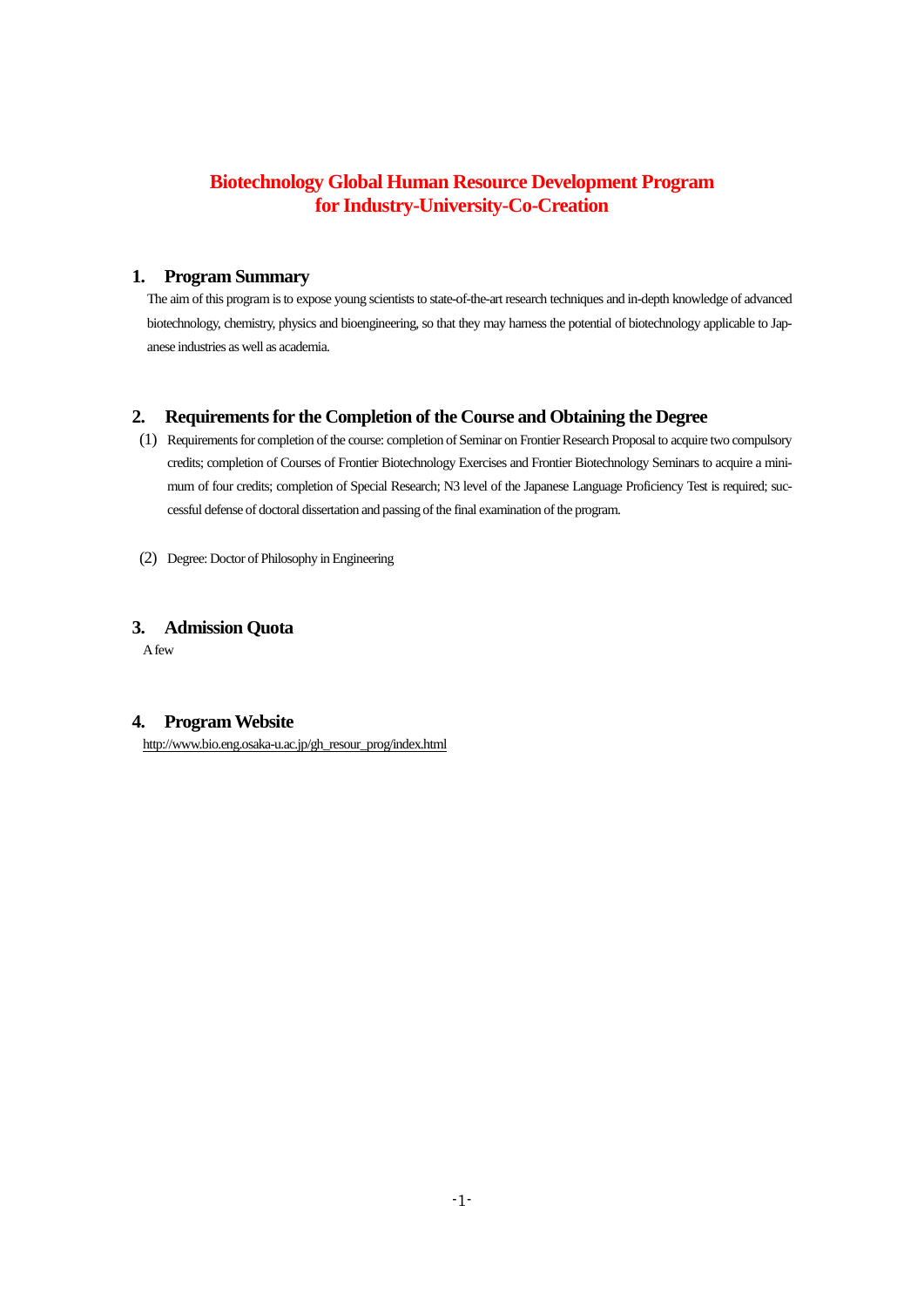## **Chemical Science Course**

#### **1. Program Summary**

 The present Chemical Science Course (CSC) at the Graduate School of Engineering offers postgraduate students for the Doctoral degree covering all aspects of "Chemistry", the center of science. "Chemistry" provides a broad spectrum of information and provides the in dispensable basis that underlines our materials society, and keys for the future of society.

#### **2. Requirements for the Completion of the Course and Obtaining the Degree**

- (1) Requirements for completion of the program: completion of one compulsory course of Research Proposal Contest and elective Applied Chemistry, Adv.3 and 4 for a total of no less than six credits; satisfactory performance in the mid-term review of the Special Research; successful defense of the doctoral dissertation; and passing of the final examination of the program.
- (2) Degree: Doctor of Philosophy in Engineering

### **3. Admission Quota**

A few

#### **4. Program Website**

http://www.chem.eng.osaka-u.ac.jp/appl/course/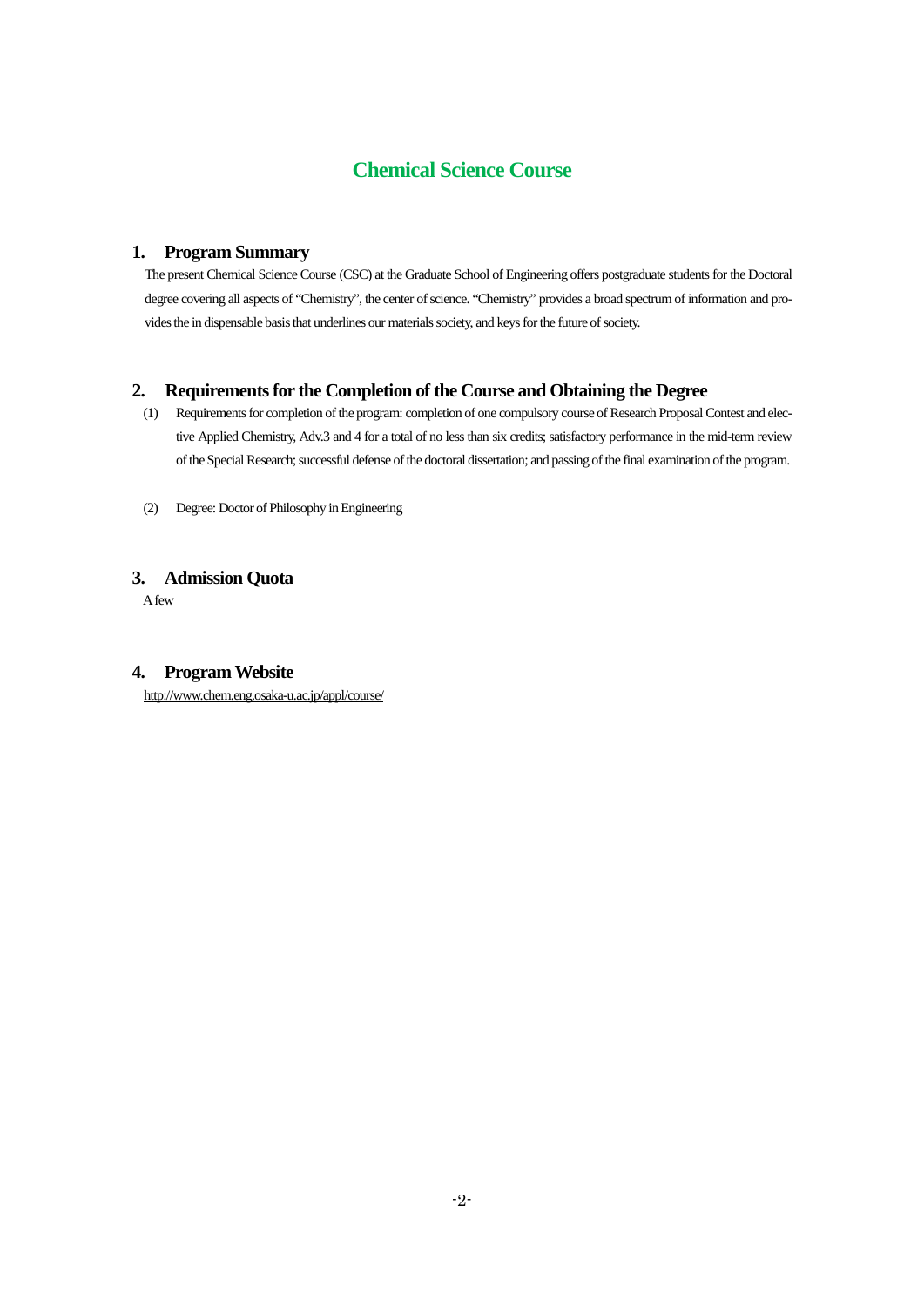## **International Priority Graduate Program on Applied and Engineering Physics**

#### **1. Program Summary**

The objective of this program is to equip new generation of young scientists with fundamental knowledge and cutting-edge research skills in Applied and Engineering Physics. By elucidating the fundamental physical, chemical and biological properties of materials, and designing materials with novel functions, we open a new way to the development of nanotechnology, photon technology, and biomedical engineering. We also aim to develop and produce international collaboration through the creation of an intellectual human resources network. Furthermore, by utilizing interdisciplinary organizations and international networks, we contribute to other socially important fields such as new industries, environment, and energy problems.

### **2.** Requirements for the Completion of the Course and Obtaining the Degree

(1) Requirements for completion of the course:

- ① earn no less than six total academic credits
- ② completion of the Special Research
- ③ defense the doctoral dissertation and passing the final examination of the course
- (2) Degree: Doctor of Philosophy in Engineering

#### **3. Admission Quota**

A few

### **4. Program Website**

http://www.pstap.eng.osaka-u.ac.jp/index\_e.html

### **5. Prospective Academic supervisors**

Applicants should contact prospective academic supervisors early enough to discuss the details of your research plan and application procedures. In the application document, state your prospective supervisor.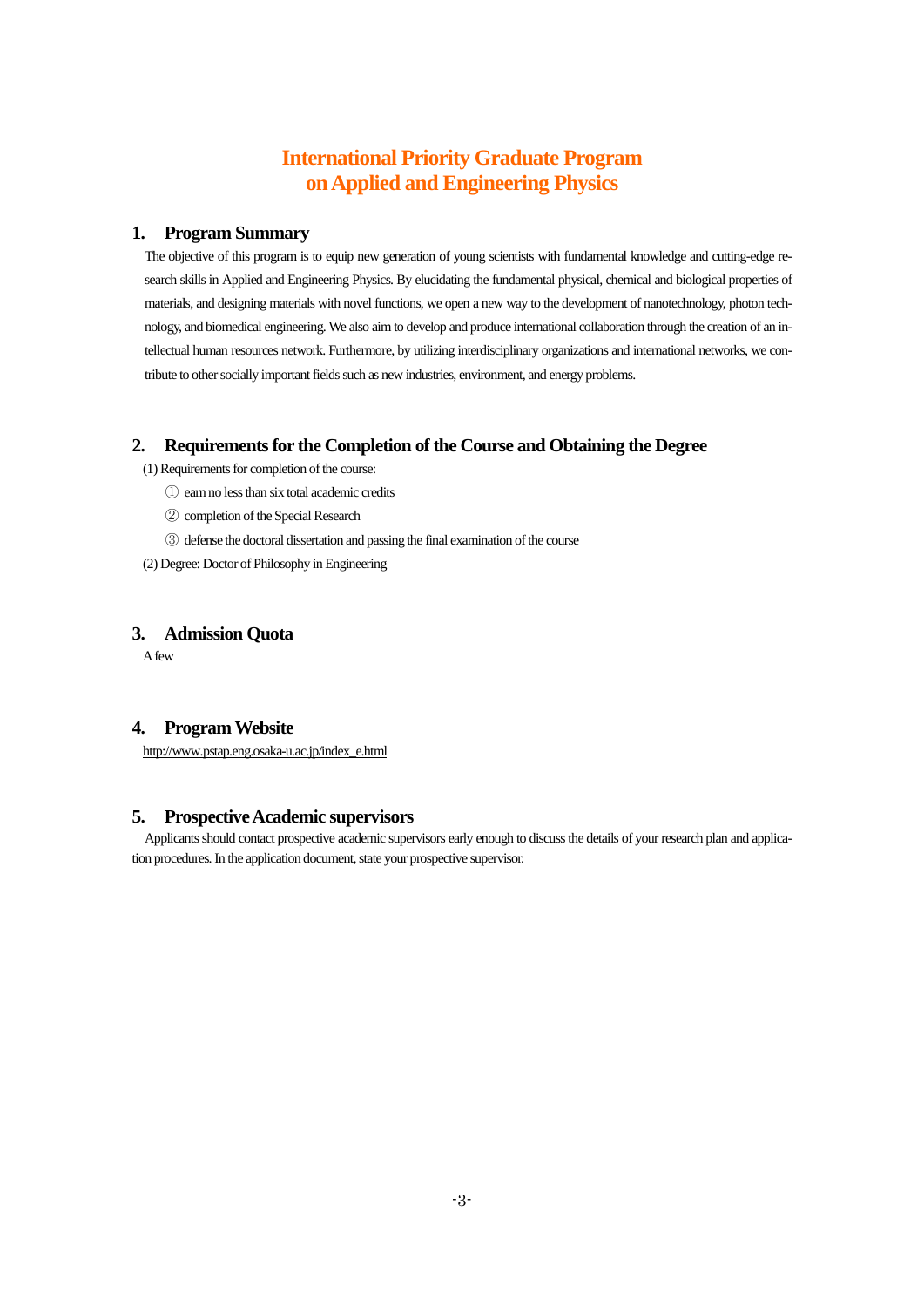## **International Program of Mechanical Engineering**

### **1. Program Summary**

The aim of this program is to educate students to become scientists and engineers of the new generation with basic knowledge and state-of-the-art research skills necessary for mechanical engineering.

### **2. Requirements for the Completion of the Course and Obtaining the Degree**

- (1) Requirements for completion of the program: Completion of lectures and seminars corresponding to no less than four credits; successful defense of the doctoral dissertation; and passing of the final examination of the program.
- (2) Degree: Doctor of Philosophy in Engineering

### **3. Admission Quota**

A few

#### **4. Program Website**

http://www.mech.eng.osaka-u.ac.jp/index-en.php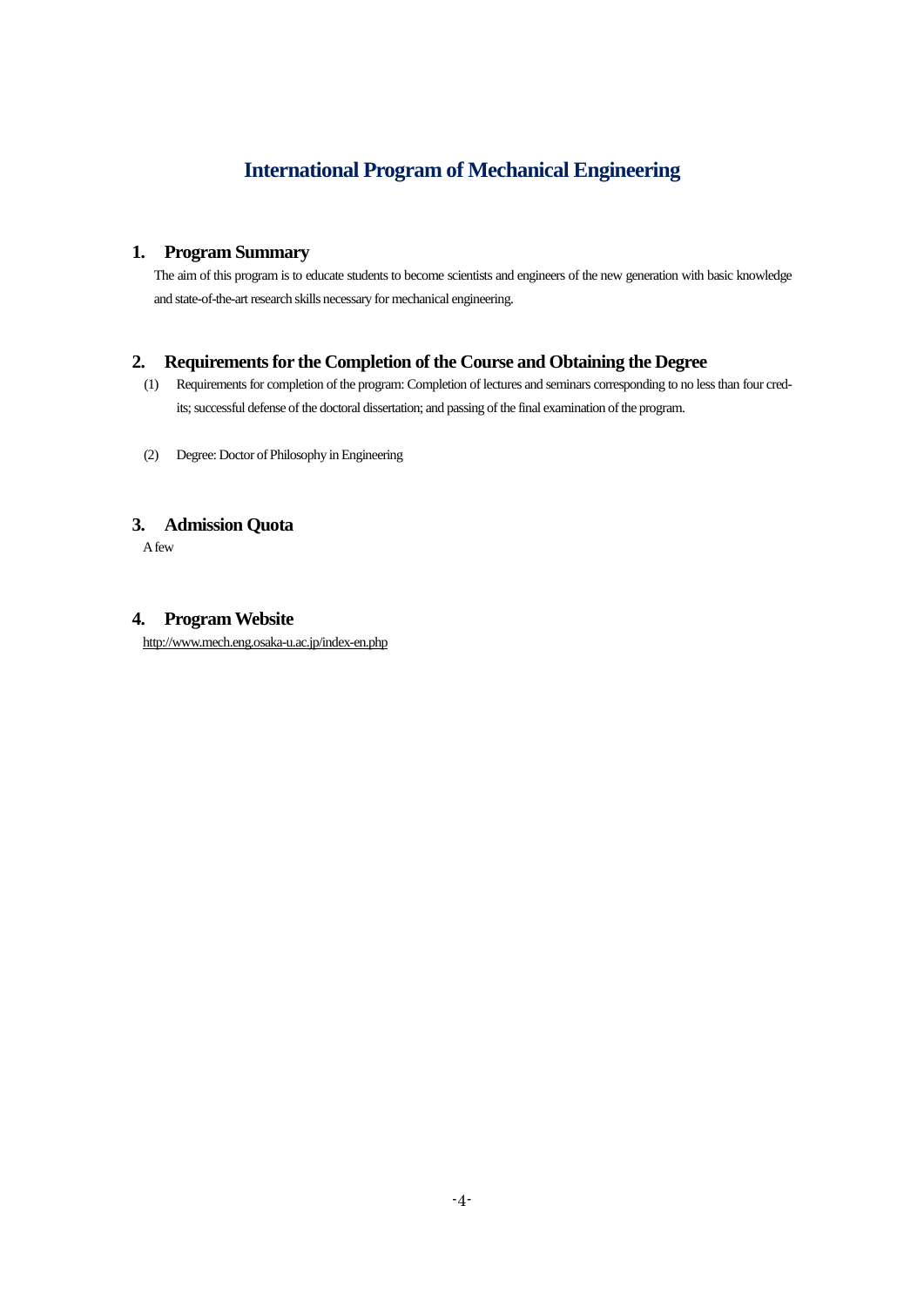## **International Program of Materials and Manufacturing Science**

#### **1. Program Summary**

The aim of this program is to educate international students to become advanced scientists or engineers of the new generation with basic knowledge and cutting-edge research skills related to materials and manufacturing science. This program fosters advanced engineers and scientist who have a clear perception of the engineering flow, from materials development to product manufacture.

#### **2. Requirements for the Completion of Course and Obtaining the Degree**

(1) Requirements for completion of the course: Completion of lectures and seminars corresponding to no less than 4 credits; completion of Special Research; submission and defense of the doctoral thesis; and passing the final examination of the course.

(2) Degree: Doctor of Philosophy in Engineering

#### **3. Admission Quota**

A few

#### **4. Program Website**

http://www.mms.eng.osaka-u.ac.jp/english/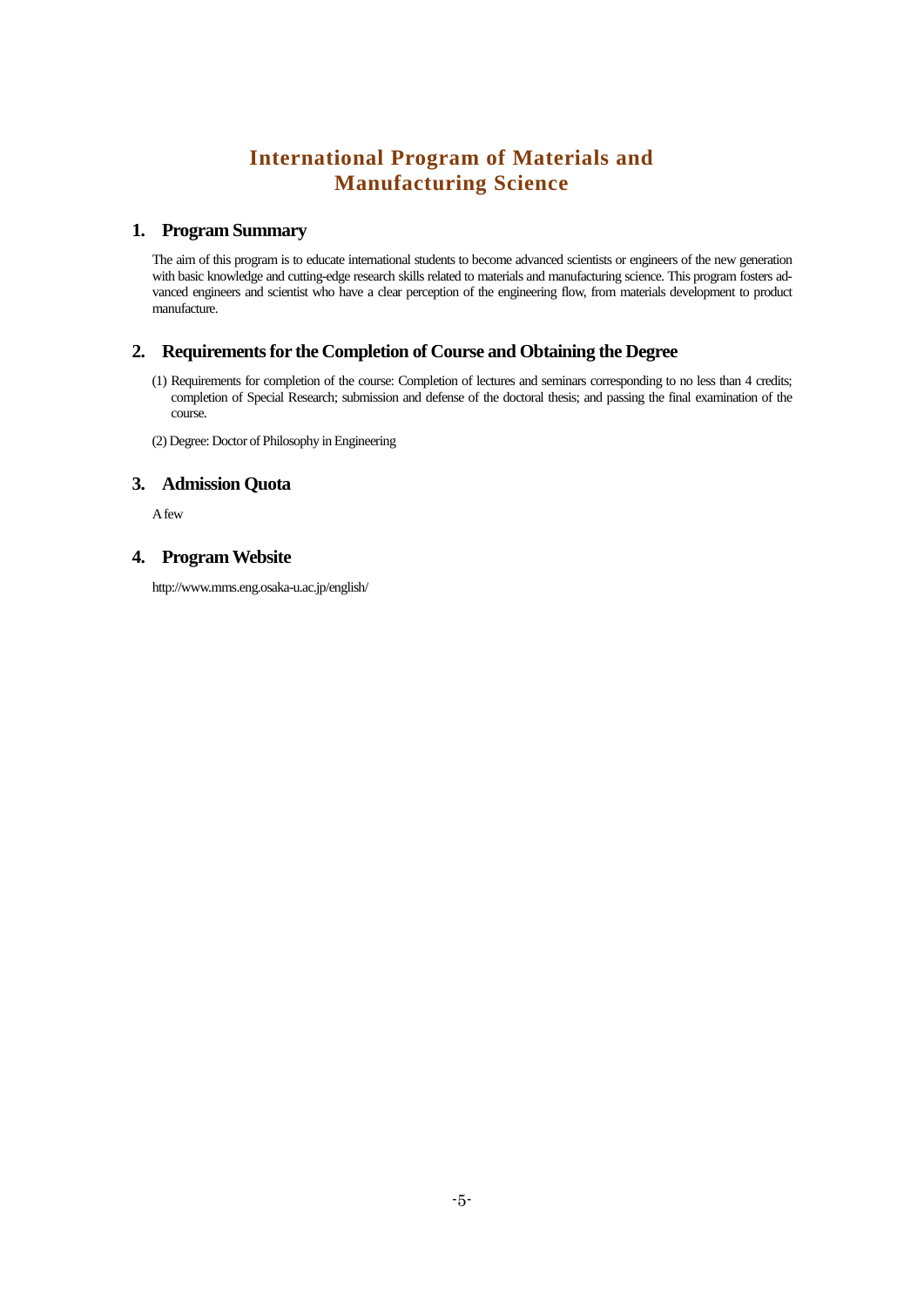## **International Program of Maritime and Urban Engineering**

#### **1. Program Summary**

The aim of this program is to educate students to become young scientists of the new generation with basic knowledge and state-of-the-art research skills necessary for; disaster prevention, protection of marine and urban environments; development of new energy and energy-saving technologies; and for the realization of a synthesized scheme of space, ocean and land.

#### **2. Requirements for the Completion of the Course and Obtaining the Degree**

- (1) Requirements for completion of the program: Completion of lectures and seminars corresponding to no less than 4 credits; satisfactory performance in Qualification Test Part I ; defense of the doctoral dissertation; and passing of Qualification Test Part II of the program.
- (2) Degree: Doctor of Philosophy in Engineering

### **3. Admission Quota**

A few

### **4. Program Website**

<http://maritime-urban.naoe.eng.osaka-u.ac.jp/>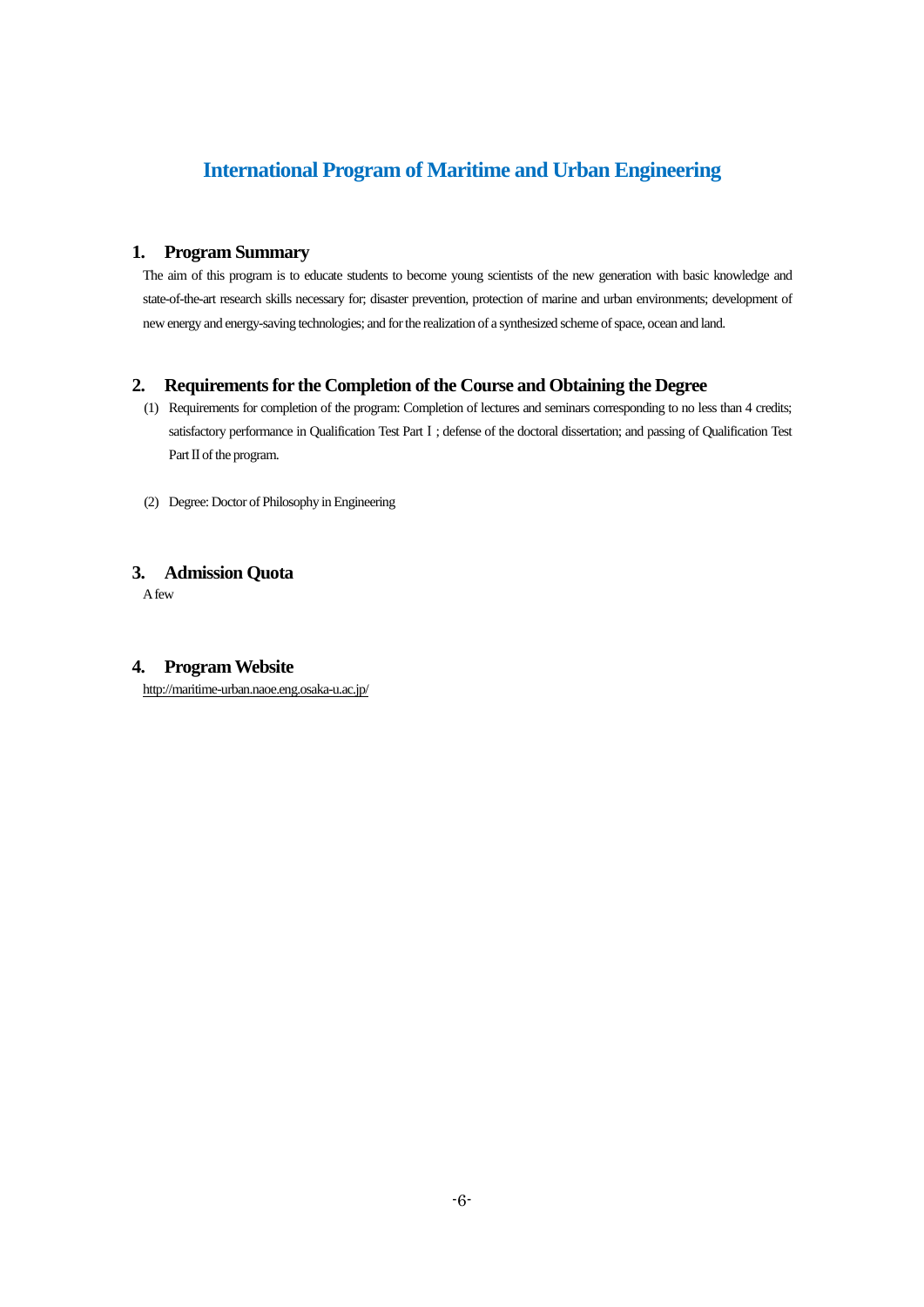## <span id="page-8-0"></span>■Procedures and General Descriptions

#### **1. Application Requirements**

#### **(The following items are common to the all programs.)**

(1) Citizenship and residence status: This entrance examination is for those with the "Student" residence status. However, those who will be changing their residence status to "Student" or are expected to get the "Student" visa prior to enrollment may apply.

Except the following program, those with Japanese nationality are eligible to apply for the examination as well.

・**Biotechnology Global Human Resource Development Program for Industry-University-Co-Creation**

#### ・**International Program of Maritime and Urban Engineering**

- (2) Educational background: Applicants must fulfill one of the following qualifications:
	- ① The applicant has master's degree or a professional degree by September 30, 2020, from a Japanese university.
	- ② The applicant has completed, or is expected to complete a course of study recognized as equivalent or superior to the master course at Graduate School of Engineering, Osaka University by September 30, 2020.
	- ③ The applicant is no younger than 24 years of age as of September 30, 2020, and is recognized as possessing academic abilities equivalent to those of university graduates, by passing "the Preliminary Examination of Applicant's Qualifications" conducted by Osaka University (See Note).
- (3) Language ability: Applicants must have a good command of English. Those whose formal education has been conducted in a language other than English must submit a certificate of English proficiency.
- (4) Health: Applicants must be mentally and physically healthy enough to pursue study at university.

#### Note:

Applicants who fall under (2)-③ must take the "Preliminary Examination of Applicant's Qualification" in advance. Such applicants must consult the Admission Section at the Student Affairs Division, September 20, 2019 for Winter Exam, or July 1, 2020 for Summer Exam. The Admission Section will announce details concerning the documents required for this procedure. Applicants will be informed of the results as soon as they are available.

#### <span id="page-8-1"></span>**2. Application Procedures**

#### Note:

To start application process, every applicant MUST find consult with a suitable supervisor and obtain his/her permission to apply. Please specify the name of supervisor you have contacted in the application form.

[Laboratories at the GSE] http://www.eng.osaka-u.ac.jp/ja/department/?lang=2

#### <span id="page-8-2"></span>(1) Application Period

- ① Winter Exam・・・**October 28 to November 1, 2019 3:00 p.m. (Japan time)**
- ② Summer Exam・・・**July 6 to July 17, 2020 3:00 p.m. (Japan time)**

The application materials must be submitted or be sent to the Admission Section by post or by hand, to be reached strictly no later than the last day of application period above.

The entrance examination will be held twice, winter and summer. Applicants may apply for either one.

#### <span id="page-8-3"></span>(2) Address for Submissions

Admission Section, Student Affairs Division, Graduate School of Engineering, Osaka University U1M bldg., 1F, 2 - 1, Yamadaoka, Suita, Osaka 565-0871, JAPAN Tel: +81-6-6879-7228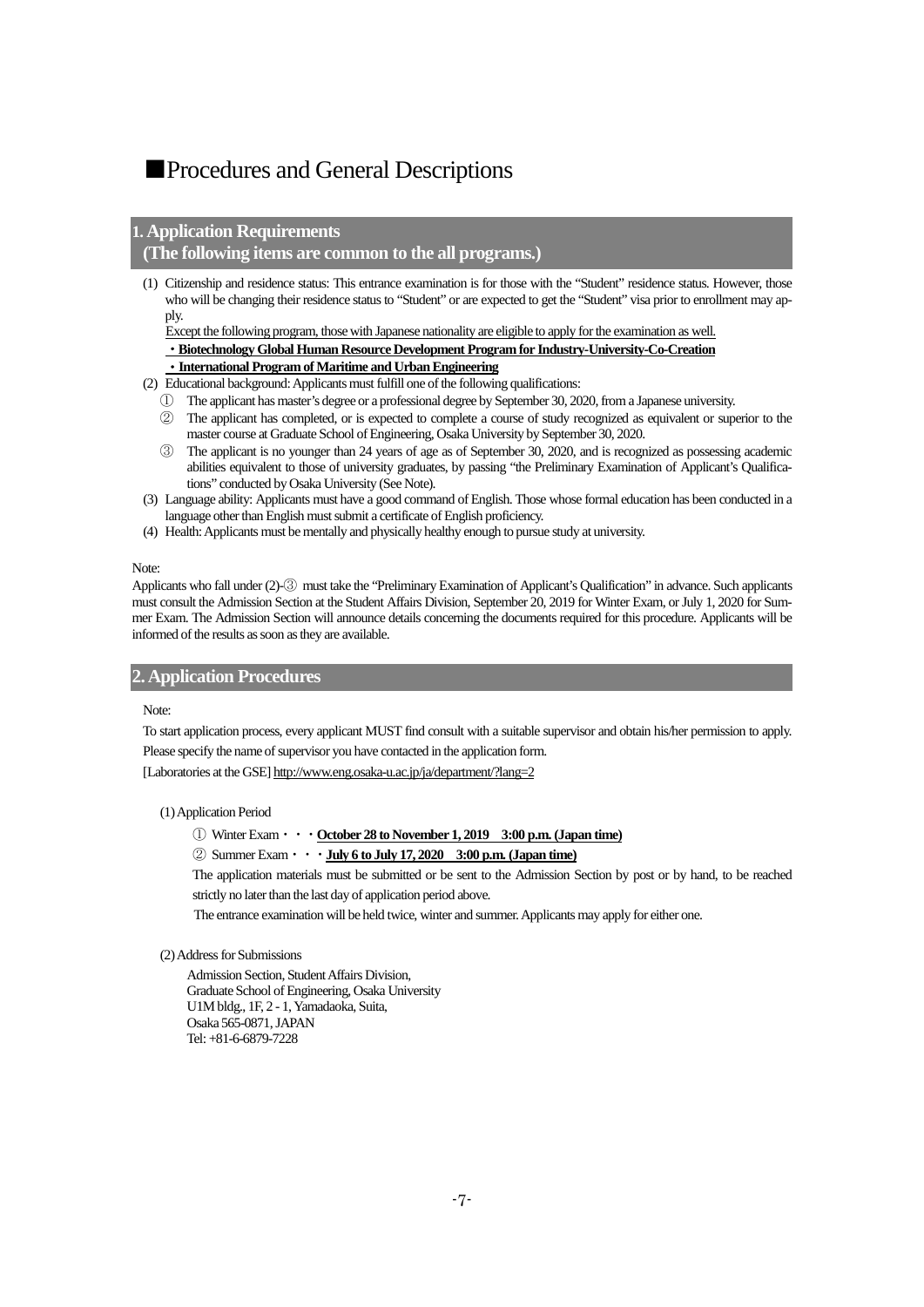#### <span id="page-9-0"></span>(3) Application Materials

| Materials                                                                     |                                                               | Details                                                                                                                                                                                                                                                                                                     |  |
|-------------------------------------------------------------------------------|---------------------------------------------------------------|-------------------------------------------------------------------------------------------------------------------------------------------------------------------------------------------------------------------------------------------------------------------------------------------------------------|--|
| (1)                                                                           | <b>Application Form</b>                                       | · Fill out the prescribed "Application for Admission" form.                                                                                                                                                                                                                                                 |  |
|                                                                               |                                                               | • A photograph (4cm×3cm) should be affixed to the first page. It should be taken within<br>the last 3 months and should show the upper part of the body, without hat, in a frontal<br>pose.                                                                                                                 |  |
| (2)                                                                           | Admission Ticket for an Exami-                                | • Applicant's name must be written on the prescribed form.                                                                                                                                                                                                                                                  |  |
| nation and Photo Card<br>(Only for applicants who already<br>reside in Japan) |                                                               | · Two photographs (4cm×3cm) should be affixed. It should be taken within the last 3<br>months and should show the upper part of the body, without hat, in a frontal pose.                                                                                                                                   |  |
| (3)                                                                           | <b>Statement of Purpose</b>                                   | • A Statement of Purpose of the applicant (no more than three double-spaced, typed<br>pages on A4 paper), stating their research proposal                                                                                                                                                                   |  |
| (4)                                                                           | Master's diploma or official<br>(expected) certificate        | • A certificate or certified true copy of certificate from the school the applicant attended.<br>The certificate should be the original document (not a copy).<br>Note:                                                                                                                                     |  |
|                                                                               |                                                               | (1)<br>Applicants whose last schools issue graduation (completion) certificates and<br>degree certificates in separate sheets should submit both in the original forms.                                                                                                                                     |  |
|                                                                               |                                                               | (2)<br>The certificate must be written in English.                                                                                                                                                                                                                                                          |  |
| (5)                                                                           | Certified Academic Records of<br>Master's Course (transcript) | • Certified Academic Records of the school the applicant attended. The transcript<br>should be the original document (not a copy).                                                                                                                                                                          |  |
|                                                                               |                                                               | Note: The certified Academic Records must be written in English.                                                                                                                                                                                                                                            |  |
| (6)                                                                           | Certificate of English proficiency                            | · Attach TOEFL, TOEIC, IELTS, or CPE official scores as certification. The test score<br>should be the original document (not a copy).                                                                                                                                                                      |  |
|                                                                               |                                                               | *The following programs accept equivalent English test scores. In case you would<br>like to submit an equivalent English test score, please contact your supervisor in ad-<br>vance.                                                                                                                        |  |
|                                                                               |                                                               | · Biotechnology Global Human Resource Development Program for Indus-<br>try-University-Co-Creation                                                                                                                                                                                                          |  |
|                                                                               |                                                               | · Chemical Science Course                                                                                                                                                                                                                                                                                   |  |
|                                                                               |                                                               | • International Priority Graduate Program on Applied and Engineering Physics                                                                                                                                                                                                                                |  |
|                                                                               |                                                               | · International Program of Maritime and Urban Engineering                                                                                                                                                                                                                                                   |  |
|                                                                               |                                                               | • Applicants who fall under the following cases do not need to submit an English test<br>score.                                                                                                                                                                                                             |  |
|                                                                               |                                                               | (1) Applicants whose first language is English.                                                                                                                                                                                                                                                             |  |
|                                                                               |                                                               | (2) Applicants who have graduated from a university or a graduate school located in<br>an English speaking country.                                                                                                                                                                                         |  |
|                                                                               |                                                               | (3)-Applicants who have completed an undergraduate or graduate degree program<br>where the language of instruction and examination was English. In this case, an of-<br>ficial statement from the school will be required, confirming the use of English as<br>the language of instruction and examination. |  |
|                                                                               |                                                               | < On Sending TOEFL Official Score Report to the University ><br>DI CODE for GSE-OU: 8690                                                                                                                                                                                                                    |  |
|                                                                               |                                                               | Name of Institution: Osaka University - Graduate School of Engineering                                                                                                                                                                                                                                      |  |
|                                                                               |                                                               | Enter the above code on the answer sheet and follow the directions on the test sheet. It<br>is not necessary to enter the department code (DEPT. CODE). If you do not find the DI<br>CODE ("8690"), please write the following address:                                                                     |  |
|                                                                               |                                                               | Student Affairs Division, Graduate School of Engineering,<br>Osaka University,<br>2-1 Yamadaoka, Suita, Osaka 565-0871, Japan                                                                                                                                                                               |  |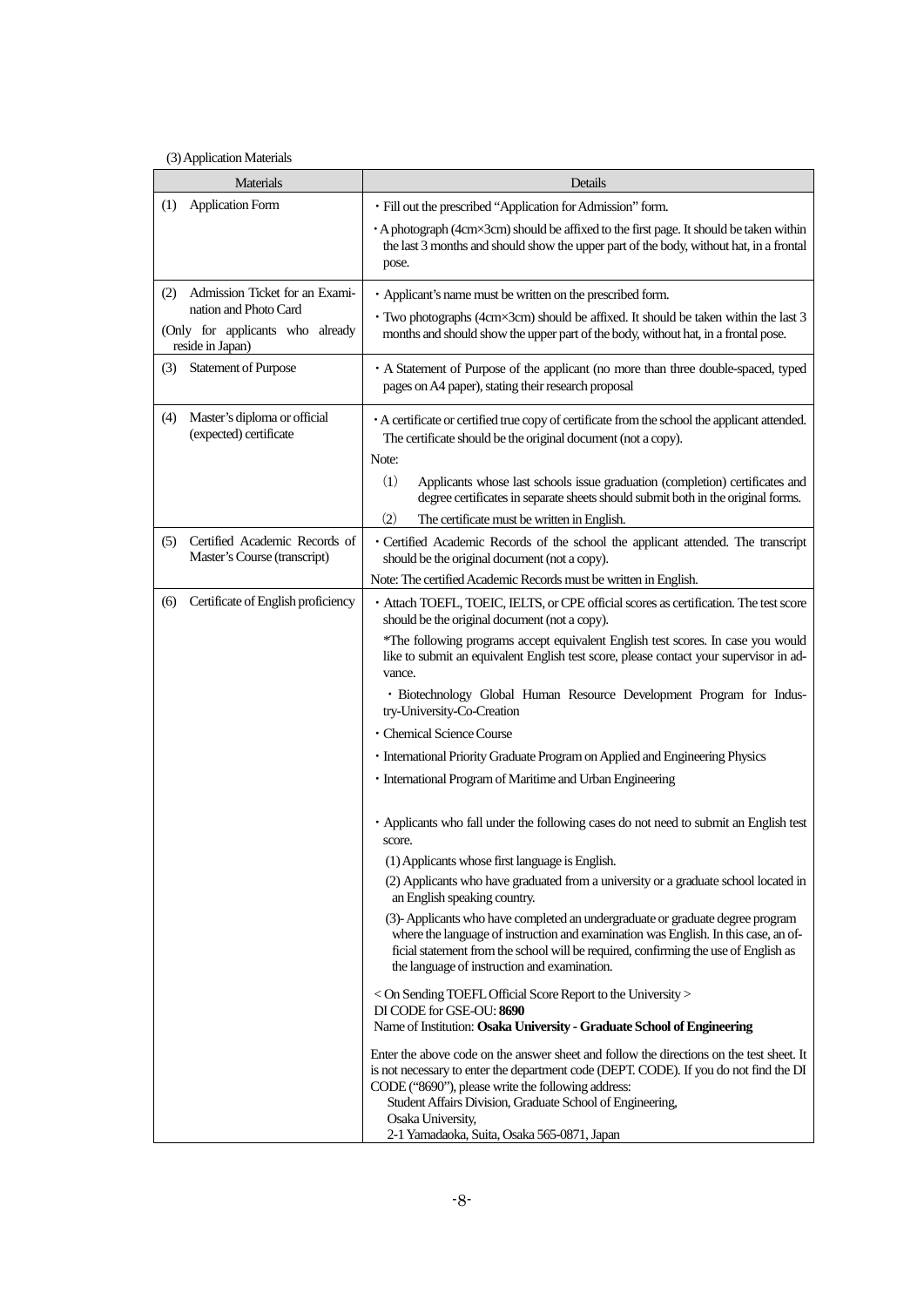| <b>Materials</b>                                                                                     | Details                                                                                                                                                                                                                                                                                                                                |  |
|------------------------------------------------------------------------------------------------------|----------------------------------------------------------------------------------------------------------------------------------------------------------------------------------------------------------------------------------------------------------------------------------------------------------------------------------------|--|
| Letter of Recommendation<br>(7)                                                                      | • The letter should be written by the academic supervisor of the university the applicant<br>attended, the employer if the applicant works, or the current supervisor.                                                                                                                                                                 |  |
| Certificate of citizenship<br>(8)<br>(A4 size paper)<br>(Only for non- Japanese applicants)          | • The applicant can submit a copy of the passport as well.                                                                                                                                                                                                                                                                             |  |
| Copy of applicant's Residence<br>(9)<br>Card<br>(Only for applicants who already<br>reside in Japan) | • Required only for those who have a status of residence in Japan.<br>• It must specify applicant's residence status, period of stay, and current address.                                                                                                                                                                             |  |
| (10) Abstract of Graduation Thesis                                                                   | • The abstract of the applicant's graduation thesis or equivalent document, including<br>figures etc.                                                                                                                                                                                                                                  |  |
| Receipt of Application Fee<br>(11)<br>Payment<br>$(30,000$ JPY $)$                                   | Refer P.7 (3. How to Pay the Application Fee) for payment procedures.<br>*Not required for those who will enroll as a Japanese Government (MEXT) Scholar-<br>ship student.<br>Note:<br>If applicants are unable to pay through the Payment System due to a compelling reason,<br>please contact the Admission Section well in advance. |  |

Notes on submission:

- (1) Application documents should be typed or handwritten in BLOCK letters on A4 size paper in English. For documents in a language other than English, an English translation must be attached.
- (2) Admission Ticket for an Examination will be sent to applicants who do reside in Japan.
- (3) Once application documents have been received, they will not be returned.

### <span id="page-10-0"></span>**3. How to Pay the Application Fee**

(1) Before Using the Payment System

①Check Your Device

<Browser minimum requirements> Internet Explorer 11 Microsoft Edge Google Chrome

<Smartphone and Tablets minimum requirements> Android ver.9 (Pie) Chrome iOS ver.12 or more Safari

Pop-ups should be enabled in your browser.

It may not work properly if you use a browser other than the recommended web browser. Internet applications on this site use cookies and JavaScript.

Set Cookies and JavaScript to "Enable" in the settings of your browser.

Please use Chrome for Android smartphone or tablet browser, and Safari for iOS browser.

②Check Availability to Open PDF

The Receipt of Application Fee Payment System is a PDF file. To view documents in PDF, Adobe Reader from Adobe Systems is required (free of charge). If Adobe Reader is not installed on your computer, please install the latest version. If you are using a smartphone or tablet, we recommend using Google Docs (There is no need to download the app when browsing).

③Check Printing Environment

The Receipt of Application Fee Payment System has to be printed out to submit.

If you don't have your own printer, please use one in your school, acquaintance's house, convenience stores, etc. Please print the receipt.

④Prepare an Email Address

The registered email address will be used as the Login ID of the Application Fee Payment System. Please register a reachable email address and do not change or delete it until the entrance examination ends. Important notices will be sent to the address. Also, please ensure that you can receive emails from "@ml.sak2-app.jp", "@mle.sak2-app.jp."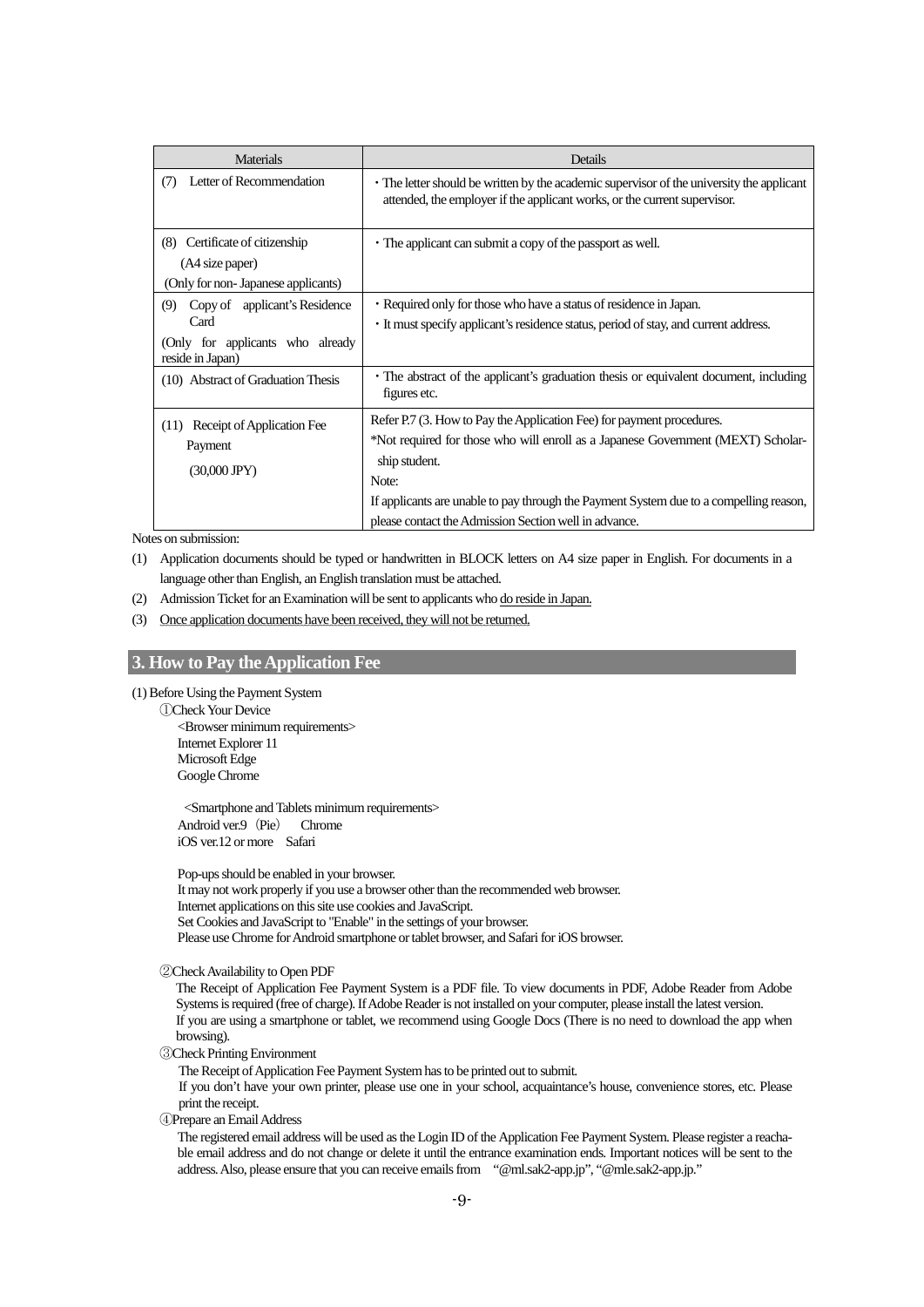⑤Confirm Payment Method

Payment through these methods are available: credit card, China Pay, convenience store, bank transfer through Pay-easy. Please confirm the payment methods such as available financial institutions, and payment procedure beforehand because each method has its own restriction and instructions. If you chose Pay-easy, please confirm following website for acceptable bank.

https://www.veritrans.co.jp/payment/bank/list.html

⑥Prepare Application Documents

Please make sure to prepare the required documents well in advance because some documents may take time to be issued.

(2) Register for the Application Fee Payment System

Please access the following URL to visit the website of the Application Fee Payment System.

#### **https://www.sak2-app.jp/app/osaka-u-afp**

①Input Information about Application

Please select a school and an admission type by following the instructions.

②Input Basic Information

Please input the applicant's basic information by following the instructions.

③ User Registration

Please register an ID (email address) and a password.

④Confirm Application Contents

Please confirm the input information. Please click "Alter" button to alter the contents.

<Note>

The information input at "①Input Information about Application" and "②Input Basic Information" will not be alterable after you complete the next step: "Application Fee Payment." Please make sure there is no mistake in the input information before proceeding to "Application Fee Payment."

#### (3) Application Fee Payment

①Application Fee 30,000 Japanese yen

※System operation fee will be charged separately.

②Choose Payment Method

Please confirm the amount of payment and choose the method of payment by following the instructions.

If you choose to pay by the convenience store or by the internet banking service of Pay-easy, an email message which gives required numbers to make payment will be sent to the registered email address.

The available banks and notes are as follows:

| Payment Method/<br><b>Available Banks and Stores</b>                                                                     | Payment Period                                                                                                                                                 | <b>Notes</b>                                                                                                             |
|--------------------------------------------------------------------------------------------------------------------------|----------------------------------------------------------------------------------------------------------------------------------------------------------------|--------------------------------------------------------------------------------------------------------------------------|
| Credit Card<br>• VISA<br>• Master<br>$\cdot$ China Pay                                                                   | [Winter Exam]<br>Oct. 14, 2019, 10:00 a.m.<br>$\sim$ Nov. 1, 2019, 3:00 p.m.<br>[Summer Exam]:<br>Jun. 29, 2020, 10:00 a.m.<br>$\sim$ Jul. 17, 2020, 3:00 p.m. | The credit card holder's name does not<br>need to match the applicant's name.                                            |
| Convenience Store<br>• LAWSON<br>• FamilyMart<br>• Daily Yamazaki<br>· Yamazaki Daily Store<br>· MINISTOP<br>· Seicomart |                                                                                                                                                                | Only for applicants who reside in<br>Japan.                                                                              |
| <b>Bank</b><br>Banks which offer the Pay-easy service<br>$(\cdot)$                                                       | *Japan time                                                                                                                                                    | Only for applicants who reside in<br>Japan.<br>The account holder's name does not<br>need to match the applicant's name. |

※Please refer to the following website to confirm the available banks.

<https://www.veritrans.co.jp/payment/bank/list.html>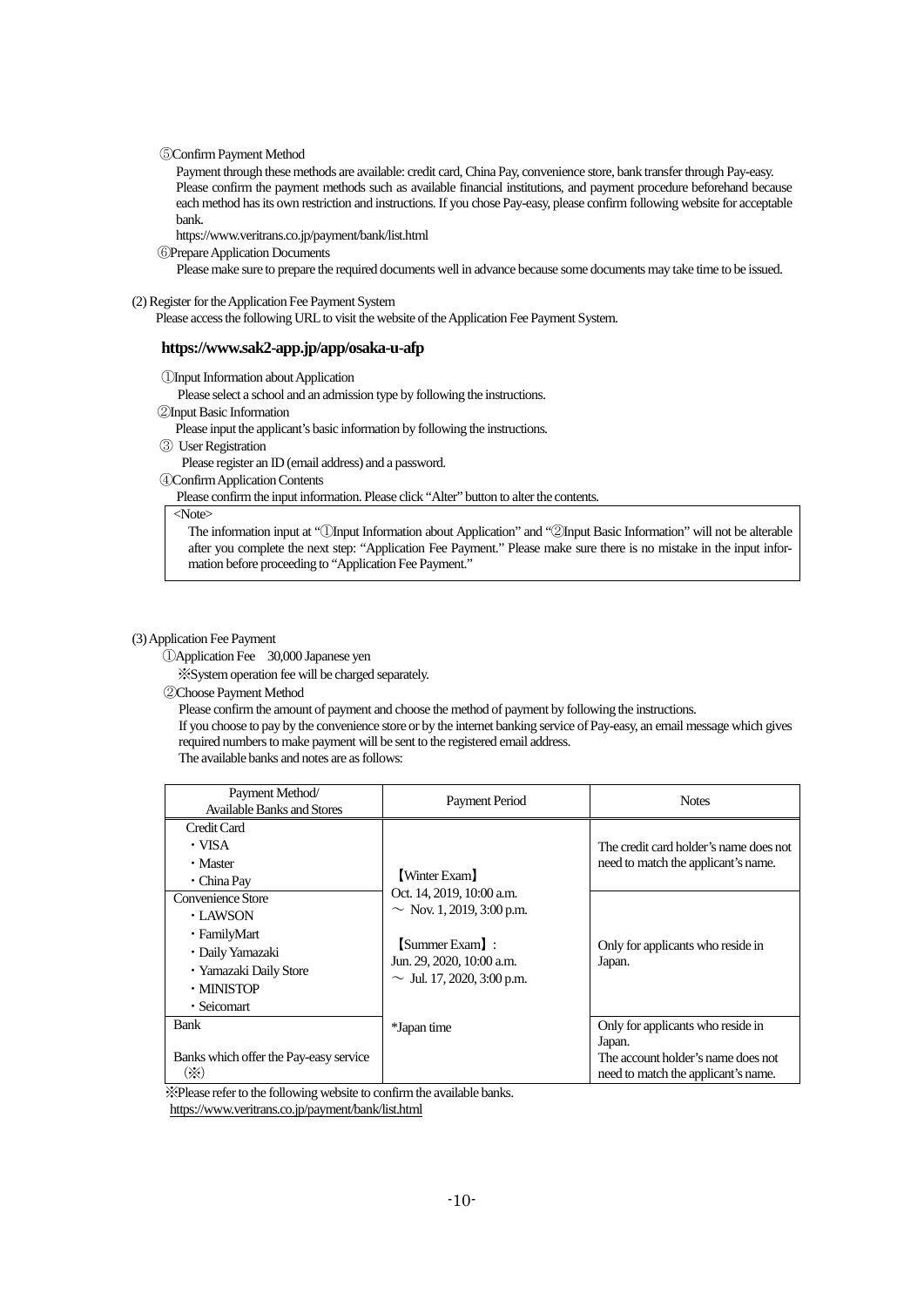**< Notes >**

Please complete your payment and submit the application documents to Osaka University by the deadline. Please consider the time it takes for the application documents to reach Osaka University and make payment early.

○To Change the Payment Method

The payment method can be changed before completion of the payment.

[Login to the Application Fee Payment System] ⇒ [Application Record] ⇒ [Application Contents]

 $\Rightarrow$  [Change the Payment Method]  $\Rightarrow$  follow the instructions on the page.

After you cancel the payment by bank (Pay-easy,) please DO NOT use the invalid numbers.

○Refund of Application Fee

Application fees are not refundable except in the following cases.

(a) In case the applicant did not submit the application documents or the application documents were not accepted

(b) In case the applicant made a duplicate payment by mistake.

※To Request a Refund of Application Fee

Please contact the Admission Section if you meet at least one of the above conditions.

③Make Payment

Please make payment by selecting the listed methods.

The Receipt of Application Fee Payment will not be available until the payment is completed.

- Credit card: Input the card numbers on this Payment System.
- China Pay: Access the website of China Pay via this Payment System.
- Convenience store: Pay at the designated convenience stores.
- Pay-easy: Pay at the designated bank or by Internet banking service of Pay-easy.

(4) Print the Receipt of Application Fee Payment

After the payment is completed, the Receipt of Application Fee Payment (PDF) will be downloadable. Please print it in A4 size and submit with other application materials.

#### <span id="page-12-0"></span>**4. Selection and Announcement of the Results**

- (1) Winter Exam
	- ① Examination will be conducted in either of the following ways:

・For applicants who do not reside in Japan: Screening will be conducted by reviewing the application materials and documents. An interview and/or academic examination might be conducted if deemed necessary.

- ・For applicants who do reside in Japan: Screening will be conducted via an interview and academic examination, within the period from late November to early December 2019.
- ② The examinee's number of successful applicants will be posted on the Graduate School Admissions page of the Osaka University School/Graduate School of Engineering website

[<http://www.eng.osaka-u.ac.jp/en/entrance/f\\_admissions.html>](http://www.eng.osaka-u.ac.jp/en/entrance/f_admissions.html) **on December 13, 2019**. **2:00 p.m. (Japan time)**

#### (2) Summer Exam

- Examination will be conducted in either of the following ways:
	- ・For applicants who do not reside in Japan:
		- Screening will be conducted by reviewing the application materials and documents. An interview and/or academic examination might be conducted if deemed necessary.
		- For applicants to "International Priority Graduate Program on Applied and Engineering Physics" and "International Program of Mechanical Engineering", contact prospective academic supervisors for more detailed information of the examination.
		- ・For applicants who do reside in Japan:

Screening will be conducted via an interview and academic examination in the end of August 2020.

The examinees' numbers of successful applicants will be posted on the Graduate School Admissions page of the Osaka University School/Graduate School of Engineering website

[<http://www.eng.osaka-u.ac.jp/en/entrance/f\\_admissions.html>](http://www.eng.osaka-u.ac.jp/en/entrance/f_admissions.html) **by the middle of September 2020.**

#### <span id="page-12-1"></span>**5. Admission Fee and Tuition**

- (1) Admission fee: 282,000 JPY
- (2) Tuition: 535,800 JPY/year